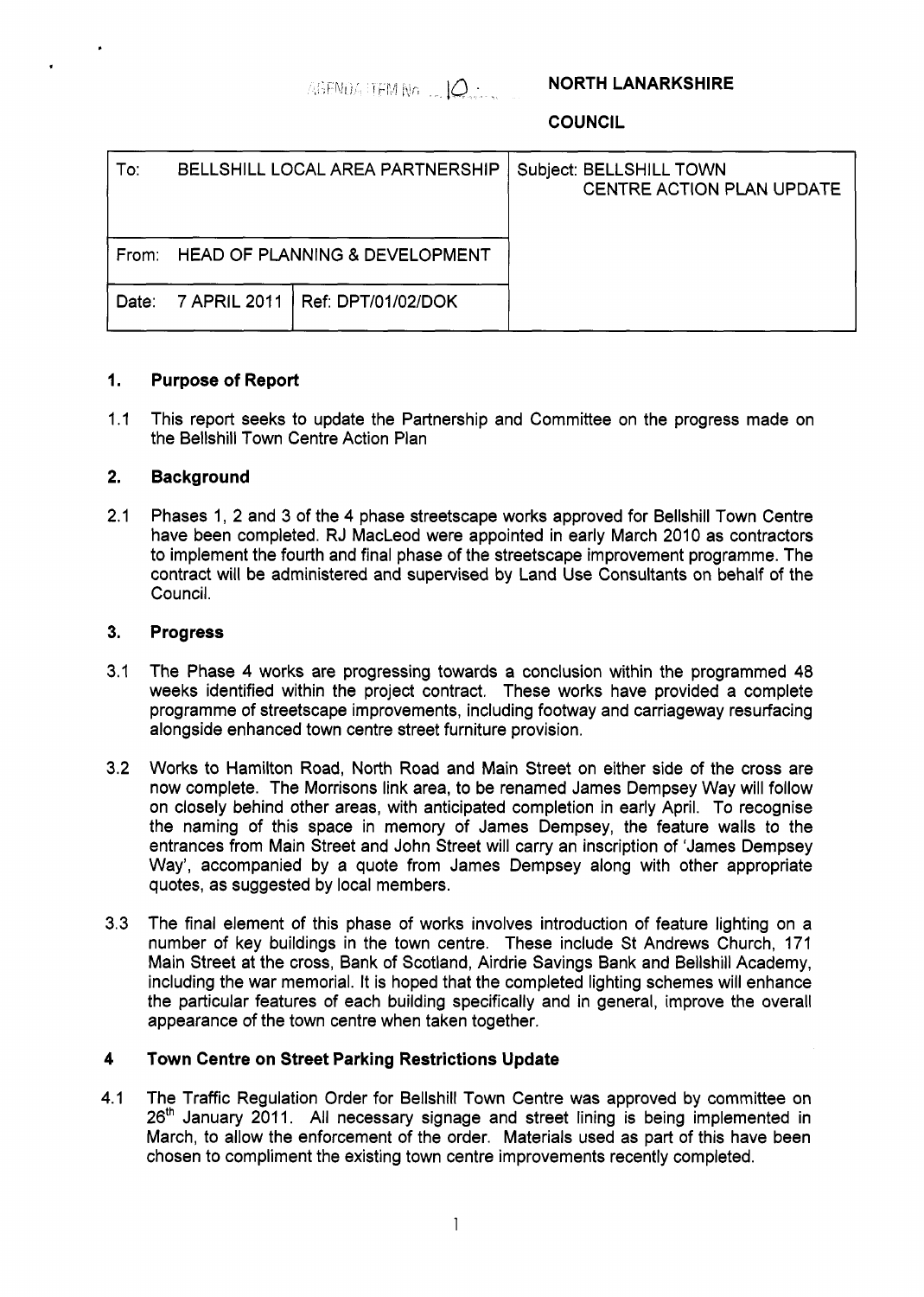### **5. Hamilton Road Roundabout**

٠

Contractors (MacLays) commenced work on site  $7<sup>th</sup>$  March, carrying out initial off road works. Construction is estimated to last for 11 weeks, completing mid May. During this period, traffic management will be in operation to manage traffic flows through the works. Priority will be given for traffic coming off the A725 southbound off slip, to avoid traffic queues on the bypass.

### **6. Town Centre Action Plan**

6.1 The proposed approach to the development of a set of Frameworks for the growth and change of North Lanarkshire's town centres is currently being progressed. Work will progress in due course on the frameworks for the Bellshill area, with partnership meetings advised as this happens and partners involved accordingly.

In the interim period in advance of new frameworks being finalised, a number of potential projects have been identified within Bellshill town centre to take advantage of funding currently available. At present, these projects are proposed to be implemented across  $2011/12 - 2012/13$ .

Details of proposed projects are within the attached appendix 1. These proposals are subject to consultation with local members and the relevant Council services as they are developed. Further details will be provided on each project as progressed, and any initial feedback from partnership members is welcomed at this time.

### **7. Recommendations**

7.1 It is recommended that the Local Area Partnership note progress made on the Bellshill Town Centre Action Plan.

Suicey huri

# **SHIRLEY LINTON HEAD OF PLANNING** & **DEVELOPMENT**

Local Government Access to Information Act: for further information about this report, please contact Denis O'Kane on 01236 616239 (14 March 2011)